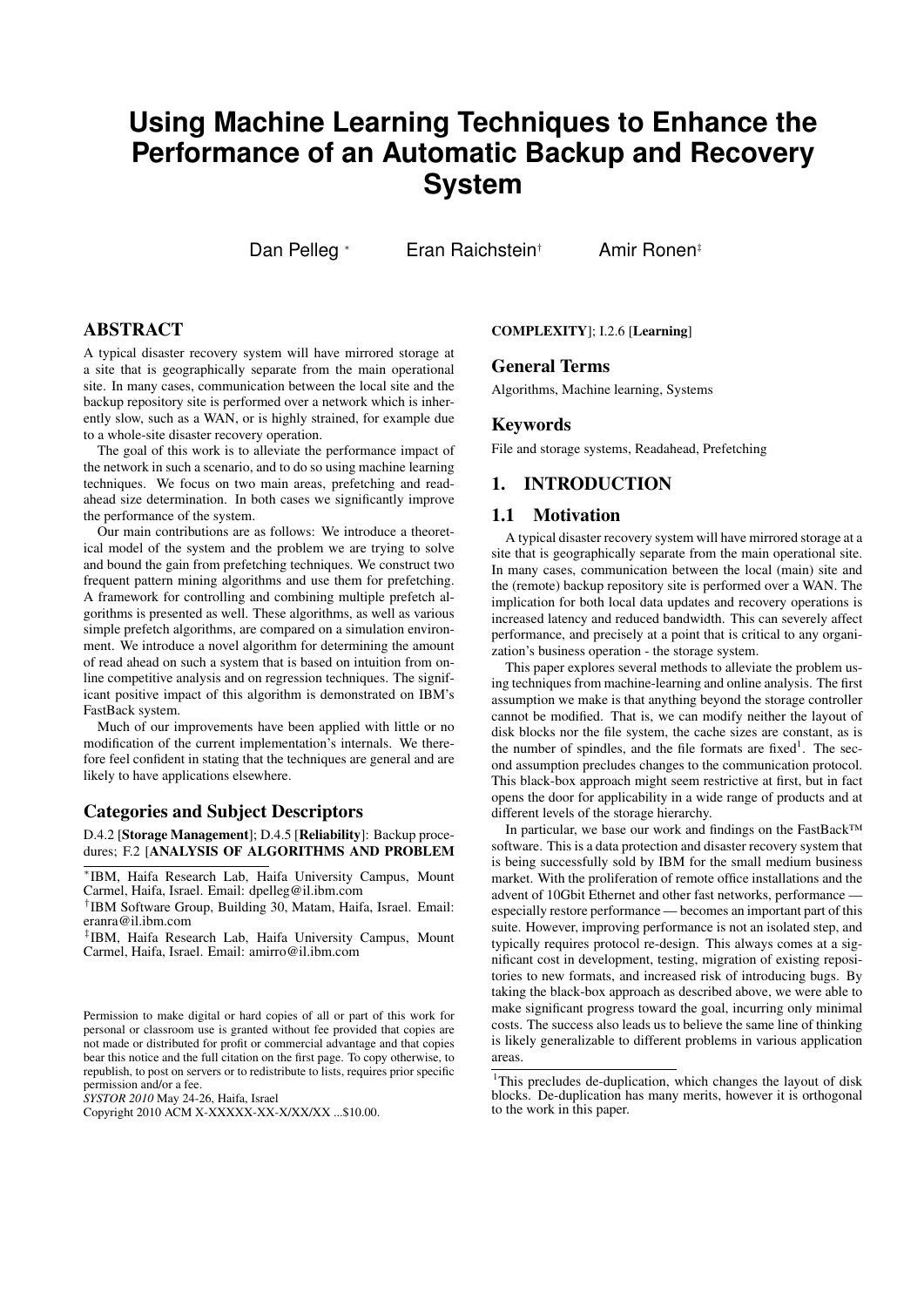# 1.2 Description of the system and architecture

The basic FastBack backup process is block-based with continuous data protection and point-in-time recovery capabilities. It builds on a shim that intercepts disk accesses (e.g. an MS-Windows or Linux disk driver). Modified blocks are sent over the network to a database on a remote server, known as a backup *repository*. The repository stores the deltas with their corresponding timestamps in a data structure that supports recovery to arbitrary points in the past.

The restore process supports two modes: *instant restore (IR)* and *mount*. In instant restore, an obliterated disk image is streamed from the repository to the local version in a way that allows the local machine to function normally, well before the image is fully retrieved. Again, a local shim intercepts accesses and traps reads to missing disk blocks. The required block is retrieved from the repository and written to the local disk, at which point the local read request completes. This allows the user, after booting up the system, to start performing useful work within minutes. The full disk recovery process may still take a long time, as dictated by the network speed and data volume, but once the "hot" part of the disk is brought in, the recovery process is performed in the background. When the network link is idle, the local driver makes an anticipatory request to some disk block that is still missing. Then the next block in increasing order of block number is fetched. The process is depicted in Figure 1. It is important to stress that for various reasons, access to the repository is not preemptive and no pipelining is used.

In contrast, the "mount" mode of operation exists to serve pointin-time restoration. It is implemented by exposing a network share from the repository to the client. Copies or tape dumps are then performed by a local (and oblivious) application.

#### 1.3 Our contribution

This work focuses on two major areas where machine learning techniques can improve the performance of such a backup system out-of-the-box. The first is the acceleration of the instant restore process via prefetching techniques. In this part, the goal is to predict which blocks are to be requested by the system and bring them beforehand from the repository. The problem resembles caching problems but is different because the cache can be viewed as infinite<sup>2</sup>. The second direction we explore is to improve the efficiency of accessing the repository by determining the amount of read-ahead to be performed by the system. This algorithm is likely to be applicable to other domains as well.

We start by defining a formal model that captures the essence of our prefetching problem. We then show upper and lower bounds on the gain that can be obtained using prefetch techniques. Next, we develop algorithms for prefetching that are based on frequent sequence mining [6]. In particular, we focus on developing novel variants of a notable algorithm called C-miner [8]. We show a method for fast execution of such algorithms during run time. This might be interesting in other contexts, as the applicability of such algorithms to real-time systems has been questioned [9]. In order to address various constraints detailed in Section 3.2, we developed two novel variants of the training part of the algorithm. The first, dubbed  $CM(\Delta)$ , finds frequent delta sequences. The rules derived from such sequences are not grounded to specific blocks and can be re-utilized. The second, termed *CM-OBF*, represents a two-level approach in which we derive meta rules using a frequent patternmining algorithm and then use a basic algorithm to derive the actual blocks to fetch.

In order to conduct experiments, we built a simulation environment enabling the execution of traces and the examination of prefetch algorithms. We describe some of the experiments that we conducted in Section 3.3. Somewhat disappointingly, simple rules of the form "given a block, fetch the next block if possible" yielded the best or near best performance on many of our data sets. Moreover, room for improvement upon such rules seems narrow in many cases. It is worth commenting that CM( $\Delta$ ) did outperform these simple delta rules on some of the data sets. An interesting phenomenon we observe is that low confidence prefetch algorithms are likely to cause substantial performance degradation.

Next, we describe a framework of combining and controlling prefetch algorithms. This framework is based on simple cost-benefit analysis similar to [9]'s, combined with estimations of the miss rate. Intuitively, when there are a lot of misses, we want to bring only blocks that have a high probability of being accessed in the near future. We demonstrate the usefulness of this framework in Section 4.

The final part of the paper switches gears and discusses the problem of determining the amount of read-ahead according to some estimated network parameters. We describe a novel algorithm that is based on intuition from online analysis and on linear regression. The algorithm has a significant impact on the system in environments characterized by a high latency-to-bandwidth ratio. Experiments that demonstrate the impact of the algorithm on the FastBack system are described in Section 5.

## 2. THE PREFETCH PROBLEM

In this section we formally describe the problem and our basic notions. For simplicity, we discretize the time into units of fixed length. A *workload* is a sequence of events  $L_1, L_2, \ldots, L_n$  where each event is either a *block access* event denoted  $B_i$  where j is the required block or a *process* event denoted by P. We assume that each process event, as well as access to a block that already resides in the local memory, is executed in one time unit by the system. The *workload clock* after event  $l$  is thus defined as  $l$ . This is the time required to process the workload when all the blocks reside in the local memory. We assume that each fetch operation requires  $C$  units of time. These assumptions are for the simplicity of the presentation only.

A system is composed of two resources that can work in parallel: a CPU and a network. The system must process the workload sequentially, i.e., event  $L_{i+1}$  can only be started after events  $1 \dots j$ are completed.

For each time step, the system performs one of the following:

- **process only** If  $L_i$  is a process event, the system can process it for one time unit.
- **fetch only** If  $L_i$  is an access event, the block  $B_i$  is not in the local memory and the network is idle, the system can fetch the required block from the repository. This enters the network into a busy state for C units of time.
- access If  $L_i$  is an access event and the block is already on the local disk, the system will access it and spend one time unit.
- **process and prefetch** If  $L_i$  is a process event and the network is idle, the system can both process the event (which makes the processor busy for one time unit) and fetch a block  $B$  that it chooses (which enters the network into a busy state for C units of time).
- access and prefetch Similar to process and prefetch but  $L_i$  is an access event and the block  $B_j$  is already on the local disk.

 $2$ This is because once a block is fetched from the repository, subsequent requests for the same block will be served from the local disk.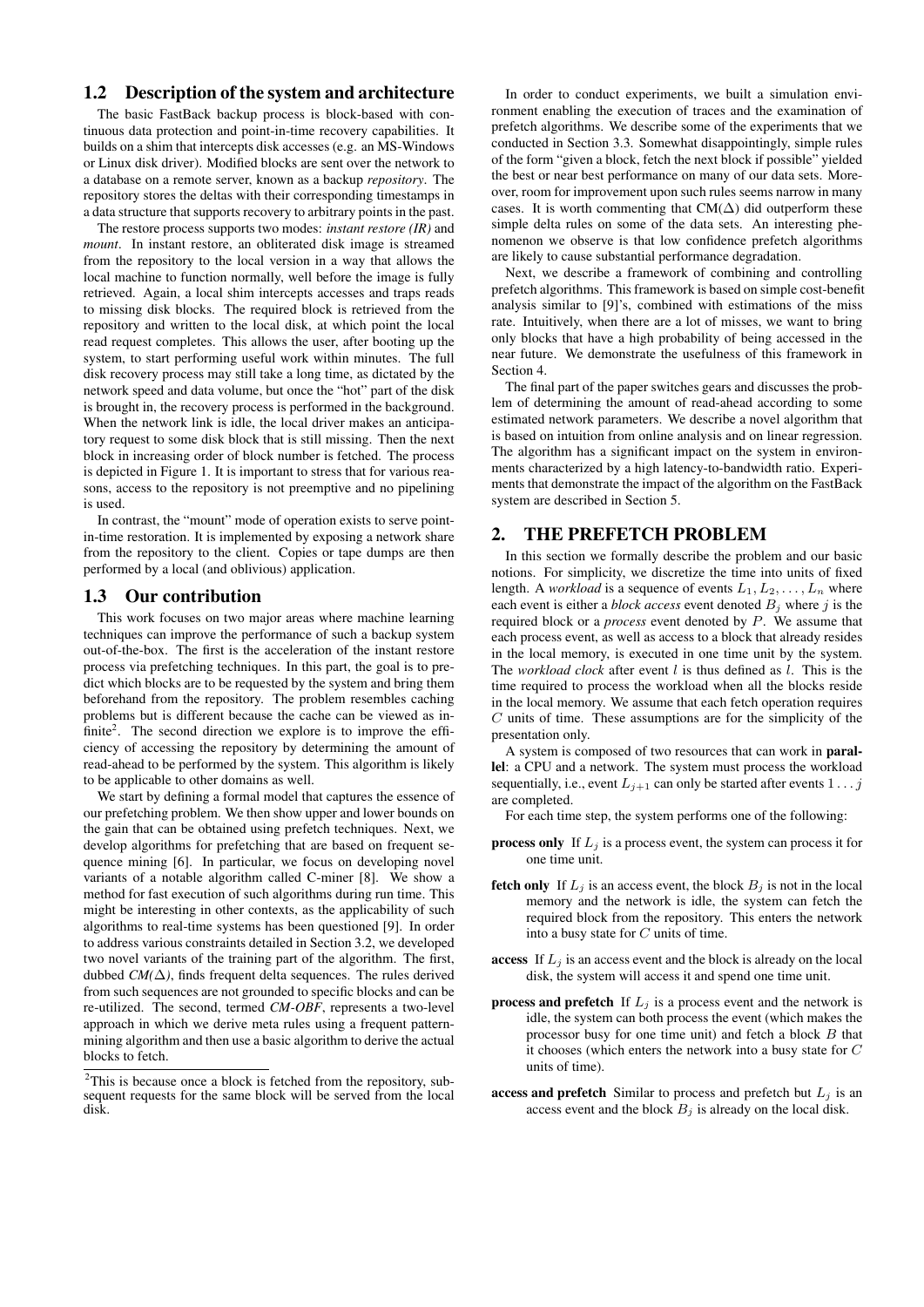wait If  $B_i$  is an access event, the block is missing and the network is busy, the system must wait and do nothing until the network becomes idle.

At least intuitively, "process and prefetch" and "access and prefetch" are the most desirable states, as both resources are utilized in parallel. Similarly, the wait state is the worse from the system's point of view<sup>3</sup>. The *system's time* after processing event  $L_j$  is time accumulated according to the description above. The *slowdown* of the system given a workload containing  $j$  steps is given by the ratio between the workload time and the system time, i.e. by  $\frac{T_{sys}(L)}{j}$ . This is a natural quantification of the performance degradation resulting from the fact that the blocks do not reside in the local memory, but must be fetched from a remote repository.

A major goal of this work is to predict which blocks will be required and to prefetch them beforehand. A *prefetch algorithm* is an algorithm that, at each step  $t$  of the process, decides whether to fetch a block and if so, which one.

Notation For a prefetch algorithm  $A$  and a workload  $L$  we let  $T_A(L)$  denote the time taken for a system using algorithm A to run  $L$ . We let  $NPF$  denote an algorithm that never prefetches any block, i.e., an algorithm that fetches blocks only when they are requested.

PROPOSITION 2.1. *Fix a workload L. Let us denote by*  $T_{NPF}(L)$ *, the system time when prefetch is never done, and by* $T_A(L)$ *, the system time of an arbitrary prefetch algorithm A, then*  $\frac{T_{NPF}(L)}{T_A(L)} \leq 2$ .

**Proof :** Suppose  $L$  contains  $n_1$  process events or access events for block which have already appeared in the workload, and  $n_2$ new blocks accesses. Thus,  $T_{NPF}(L) = n_1 + C \cdot n_2$ . On the other hand, no matter what  $A$  does, it will have to activate the processor for  $n_1$  time units and to make  $n_2$  fetch request. At best, these will happen in parallel. Hence,  $T_A(L) \geq max(n_1, C \cdot n_2)$  and the bound follows.

This bound has two important interpretations. On the negative side, we cannot hope for too much from prefetching (although a time reduction of 50% can be a lot). On the positive side, NPF is a 2 approximation algorithm, i.e., no matter what the workload is, NPF is not that far from the optimum.

In this work we focus only on algorithms that are *conservative* in the sense that whenever they need a block, they will fetch it once the network becomes idle. We leave the investigation of nonconservative policies to future work.

#### 2.1 Example

In order to make our notions more concrete, we consider the workload in Figure 2.1. Consider two algorithms, NPF and an algorithm called delta which, given access to a block  $B_i$ , once the network becomes idle, it will try to prefetch  $B_{j+1}^4$ . In this example,  $C$  is about 2. The overall time of NPF is the sum of the workload events and the prefetch events. Thus, its slowdown will be about  $\frac{c+2}{2}$ , as each pair of access and process events in the workload is translated into three serial events – prefetch, access, and process. Consider the delta rule on this workload. Here, except for the first block  $B_{17}$ , all subsequent blocks will already reside in the local

memory once they are needed. Thus, the slowdown of this algorithm will be close to 1.0. Note however prefetching might also cause the system to wait longer until it will be able to bring the next required block. Thus, prefetch can also be harmful. When the algorithm is conservative, the slowdown resulting from such a delay is bounded by  $2 \cdot C$ , as the algorithm might delay the system for C units of time at most.

## 3. PREFETCH ALGORITHMS

A prefetch algorithm can decide, at each time step in which the network is idle, whether to bring a block from the repository and which one. This section describes two classes of prefetch algorithms. Basic algorithms that are easy to implement, and novel algorithms which are based on C-miner [8] - an algorithm that mines frequent block sequences. The final part of this section describes some of our experiments.

### 3.1 Basic algorithms

#### *3.1.1 Delta rules*

Perhaps the most prominent phenomenon in the context of prefetch is *locality of reference* (e.g. [14]), i.e., the tendency of subsequent IO requests to reside in subsequent areas. A delta rule is simply a rule of the form "when seeing block  $B_i$ , try to prefetch block  $B_{i+\Delta}$ ". Such rules appear highly useful in our experiments. In fact, on the traces that we examined, the success probability of the rule  $B_j \rightarrow B_{j+1}$  was around 60%. In order to implement delta rules, during training, we look for frequent delta values via a simple sliding window based algorithm. We then choose the best delta value and use it in runtime. In runtime, we hold a queue of recent blocks to be fetched. When the network is idle, we process them in a last-in-first-out (LIFO) order. In addition, we experimented with multiple delta values, but the performance was poorer. Many single delta values yielded a similar performance. The experiments reported here were conducted with  $\Delta = 1$ .

#### *3.1.2 Order by frequency*

A natural heuristic is, during train time, to order the blocks according to their frequency measured over some training period. Then, at run time, they are prefetched according to this order from the most to the least frequent blocks. This algorithm is denoted *OBF*.

### *3.1.3 No prefetch and OPT*

The no-prefetch algorithm (NPF), described previously, never prefetches any block, and keeps the network ready to fetch blocks when they are needed. As mentioned, this algorithm is guaranteed to be within a factor of two from any other algorithm. We use it as a benchmark in our experiments.

Consider a workload  $L$ . We denote by  $OPT$  an algorithm that. whenever the network is idle, fetches the next block in the workload. This hypothetical offline algorithm is clearly a lower bound on any conservative prefetch algorithm.

In general, we view a prefetch algorithm as good if its performance is between the NPF and OPT, and bad if its performance is below the NPF.

#### *3.1.4 Sequential fetching*

A sequential rule simply brings the first block that has not yet been fetched. This rule is very easy to implement and have negligible time and space complexity. We abbreviate this algorithm as SEQ.

<sup>&</sup>lt;sup>3</sup>At least in the current architecture, the application is halted until the requested block is fetched.

<sup>&</sup>lt;sup>4</sup>A more accurate description of the algorithm can be found in Section 3.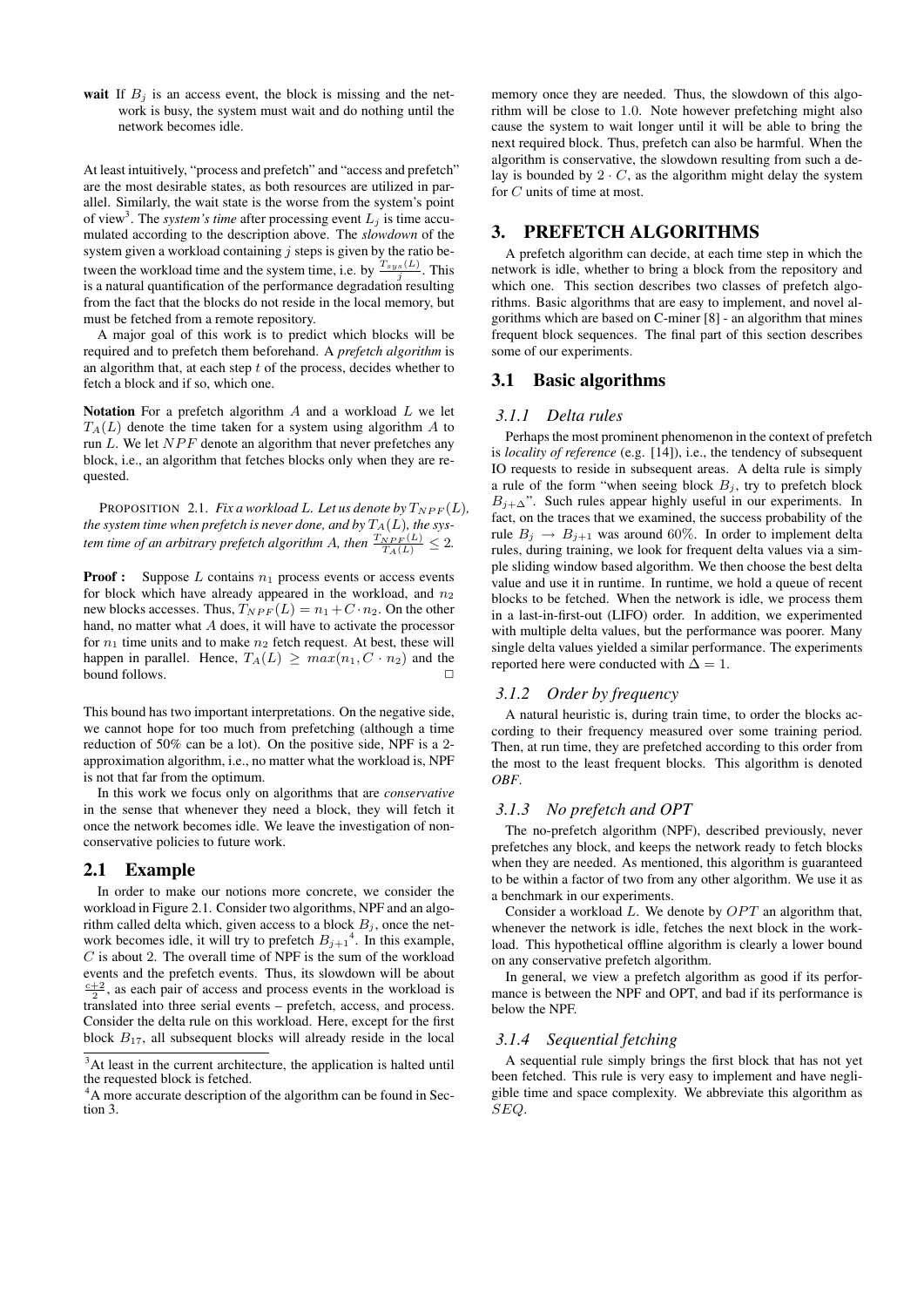## 3.2 Frequent pattern mining

The goal in frequent pattern mining is to look for sequences and patterns that occur many times during training. Such patterns can be exploited to derive useful rules. A survey can be found at [6]. A notable algorithm in the context of caching and prefetching is C-miner [8]. The algorithm mines traces of streams of block accesses  $B_1, \ldots, B_n$  and looks for frequent *subsequences* of blocks. These subsequences do not have to be consecutive. This property is crucial since, workloads are typically composed of *parallel* activities and thus subsequent accesses may have large windows between them. A naïve implementation of such an algorithm is exponential. Fortunately, C-miner exploits the *downward closure* property, where subsequences of frequent sequences are also frequent. The algorithm starts from the set of frequent blocks and then mines them in a DFS order. A sequence  $B_1, \ldots, B_n, B$  translates into a rule of the form  $B_1, \ldots, B_n \Rightarrow B$  meaning that if the recent accesses included blocks  $B_1, \ldots, B_n$ , the system will expect to see block B soon. The confidence of this rule is the ratio between the number of occurrences of the whole sequence  $B_1, \ldots, B_n, B$  and the left-hand side  $B_1, \ldots, B_n$ . A detailed description of the algorithm can be found at [8].

While the C-miner algorithm sounds promising there are two major problems that prevent it from being exploited by our application.

- 1. Run time complexity The original paper does not describe how to exploit the above rules in a real time system. A naïve implementation is too costly, and hence such algorithms are often considered impractical for real time systems (e.g., [9]).
- 2. Space complexity and rule usage Our architecture can be thought of a system with an infinite cache as whenever a block is brought from the server, it stays and the memory and will not be asked again. Thus, unlike in caching, each rule can be exploited only once. Thus, in order to have a significant effect our system we will have to use hundreds of thousands of rules. This is not feasible for our application from various architectural and run time reasons<sup>5</sup>. We therefore strive for deriving a small number of rules that could be utilized many times.

In the following subsections, we show how we overcame the above limitations.

#### *3.2.1 Reducing the run time complexity*

In order to obtain a fast execution during run time we hold a data structure in which rules are triggered by the *next block* that activates them. Given access to block  $B$ , we take out all the rules that are triggered by it and put them back in the data structures according to their next blocks. Consider a rule  $B_1, \ldots, B_n \to B$ . If  $B_1, \ldots, B_{j-1}$  are already matched, then the rule will be entered into the table with a key  $B_j$ . Once  $B_j$  is matched, we will extract the rule from its current place in the table and re-enter it with key  $B_{j+1}$ <sup>6</sup>. This is shown in Figure 3.2.1. The algorithm in the figure is executed for each time step of the system. In our simulation environment, this reduced the run time efficiency of the system by orders of magnitude compared to a naïve approach.

#### Algorithm 1 Run time management of C-miner like algorithms

| <b>Input</b> The current block B; A hash table where each rule $R =$             |
|----------------------------------------------------------------------------------|
| $B_1, \ldots, B_n \Rightarrow B'$ is hashed by the next block $B_j$ and contains |
| the next index $\dot{\eta}$                                                      |
| <b>Output</b> All rules which are satisfied; the next state of the data          |
| structure.                                                                       |
| $Q \leftarrow \{\}$                                                              |
| Extract $C = H[B]$ from the hash table                                           |
| for all rules $R = B_1, \ldots, B_n \Rightarrow B'$ in C do                      |
| let <i>i</i> , <i>p</i> be the current index and probability of R                |
| if $i == n$ then                                                                 |
| /* $R$ is satisfied */                                                           |
| Add $B'$ , p to Q                                                                |
| Insert R, 1 to $H[B_1]$ if rules are reused (see below)                          |
| else                                                                             |
| Insert R, $j + 1$ to $H[B_{i+1}]$                                                |
| end if                                                                           |
| end for                                                                          |
| Sort $Q$ by the confidence $p$ and return it                                     |
|                                                                                  |

#### *3.2.2 Reducing run time space complexity*

As mentioned each original rule of C-miner can only be utilized once in our setup. In order to make the usage of frequent pattern mining feasible in our system we had to significantly reduce the amount of data that the system has to store in order to exploit the frequent patterns. In this section we develop two approaches to overcome this problem. The first approach uses a small number of *generic* delta rules that can be used for an unbounded number of times. The second approach is a two-level approach where we follow C-miner in a larger granularity, and then use a different rule for the final decision regarding which block to prefetch. In our experiments, the first approach seemed promising. The second approach scored well in-sample but lesser out of sample. We are not yet sure how to interpret this result.

## *The CMiner(*∆*) algorithm.*

In order to allow reusing of rules our goal is to find generic patterns of the form  $\Delta_1, \ldots, \Delta_n \Rightarrow \Delta$ . As a motivating example, consider a database database that often scans the leaves of its Btree in reverse order. In such a case, an appearance of accesses  $B_k, B_{k-1}, \ldots, B_{k-n}$  is significant evidence that  $B_{k-n-1}$  is soon to be requested. In order to use such generic delta rules, we ground each rule to the last block on the left-hand side. In our example, the corresponding pattern is translated to a delta rule of the form  $k, k-1, \ldots, 1 \Rightarrow -1$ , i.e. the grounding block is  $B_{k-n}$ . Thus, when all the blocks  $B_k, B_{k-1}, \ldots, B_{k-n}$  arrive, the rule will recommend to prefetch  $B_{k-n-1}$ . The same rule will apply for any sequence of blocks conforming to the above pattern, i.e., to any starting block  $B_k$ .

The main steps of the mining algorithm are depicted in Figure A. We first find out the frequent delta values using a simple, one pass, sliding window based algorithm. We then pass on the sequences in a BFS order starting from the singletons. For the actual rule derivation, we use only sequences with a length greater than one. The code of the training algorithm is available in the appendix.

We separate between the number of occurrences of a rule and the number of unique occurrences (occurrences that end in a unique block number). Ideally we would like to find sequences that have a high number of both types of occurrences. This is because in run time, we want to exploit the rule to apply to many different block sequences. Other desiderata include short length and a high level of

 ${}^{5}$ Even for caching, where rules are utilized over and over, [8] used hundreds of thousands of rules in order to significantly affect the system's performance.

<sup>&</sup>lt;sup>6</sup>We can also add a time-stamp to the rule and check that the last access was recent enough.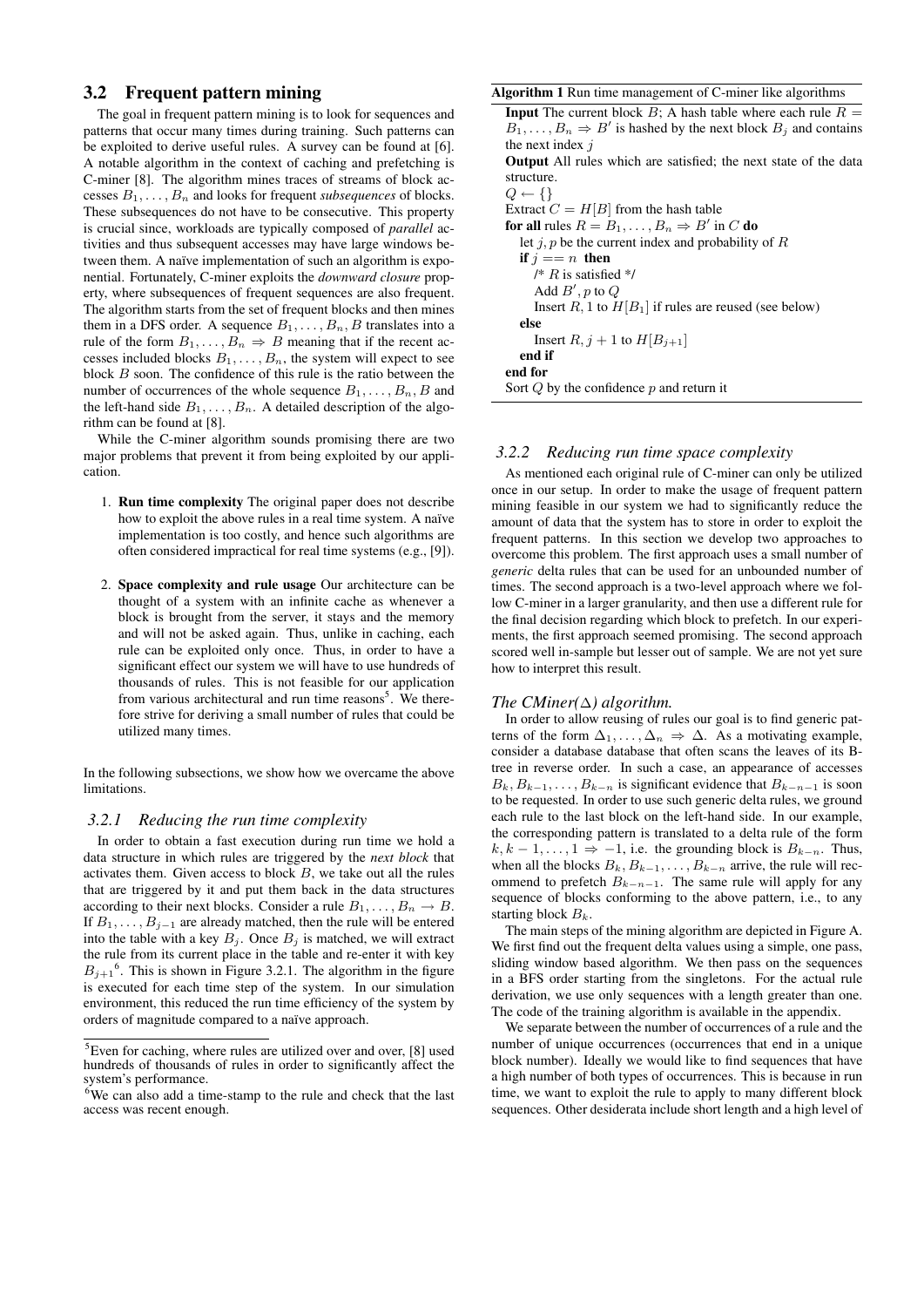confidence. Our sorting criteria reflect all these properties. Unlike in [8], we go over the subsequences in a BFS order. We also sort each level before we start to mine it. This way, if we have to stop due to time limitations, we have the most important sequences first (short before long, most frequent first).

During run time, we need to handle the activation of *new* rules since these are not triggered by specific blocks. To accomplish this, we use a small *window* of recent accesses  $W_1$ ,

 $\dots, W_l$ . Given the current block B, we scan this window to get a list of deltas  $W - W_1, \ldots, W - W_l$ . We have an additional hash table containing the rules hashed by their  $\Delta_1$  values. For each delta in the window, we go over its list of triggered rules (if any) and add them to the table of active rules. We then apply the procedure in Figure 3.2.1.

#### *A two-level approach.*

As noted earlier, a major problem with using C-miner in our system is that each rule can only be exploited once. A natural way of circumventing this is to use more coarse grained units as a basis for the patterns. The algorithm described in this section used C-minerlike rules that are composed of mega-blocks, each comprised of a range of blocks. The simplest alternative is that each block  $B_i$  is mapped to a mega-block  $M_{\lfloor j/m \rfloor}$ . Such rules can be learned by the original C-miner algorithm. To improve the accuracy of such rules, we attach to each rule of the form  $M_1, \ldots, M_n \to M$ , a frequency we attach to each rule of the form  $m_1, \ldots, m_n \to m$ , a frequent blocks. In table of size up to  $\sqrt{m}$ , describing the most frequent blocks. In run time, we fetch the blocks by their order of frequency. This way, Fun time, we fetch the blocks by their order of frequency. This way, each rule applies to up to m blocks and is described by a  $\sqrt{m}$  table. The confidence assigned to each rule is the C-miner confidence of  $M$  times the frequency of the block in  $M$ . If the block is not in the table, we assign it a probability of  $\frac{(1-\sum p_i)}{m-|T|}$  where  $p_i$  is the frequency of each block in the table, and  $|T|$  is the table size. We call this algorithm *CM-OBF*.

## 3.3 Simulations of prefetching algorithms

In order to experiment with the various prefetch algorithms, we wrote a simulator that models the system. The simulator allows the execution of traces, measures slowdowns, takes statistics, etc. For our experiments, we used traces from various sources. These include the OLTP traces of financial transactions (see [10]), logs generated from an SQL IO stress tool, and logs generated from find-in-files activity. From these traces we mainly report our findings on the OLTP Financial1 which is a common benchmark. The reported phenomena appeared to be similar on the other traces as well. The OLTP benchmark contains about 20 disks. In some of our experiments we superficially joined them by embedding each disk in a separate address space. We also describe some experiments on single disks. To make the traces more challenging, we ran them with an acceleration factor of four, meaning that each 4ms in the original trace equals 1ms in the accelerated trace.

Figure 3 describes the performance of the various algorithms on the OLTP benchmark on all disks together. The left sub-figure describes simulations with a 10Mbps network. The right sub-figure describes experiments with a 1Mbps network. In both cases, a latency of 2.5ms was considered. While these rates might seem a bit slow, when an actual disaster occurs (e.g. a virus attack), the network is likely to be highly utilized. As can be seen, the ranking and relation between the various algorithms are pretty stable.

At the first minutes, almost no data is available locally, and the system is busy serving misses most the time. Thus, the possibility for prefetching is scarce. After a long time, the system mostly accesses data which have already been accessed. Thus, we view the sampling point of 30 minutes (the third point) as the most representative.

In both cases the delta rule is somewhere in the middle between the NPF algorithm (which is a 2-approximation) and the hypothetical optimal off-line algorithm. Note that the delta rule is only 30% above this optimal bound in the 10Mbps and very close to it in the 1Mbps case. Given that there is significant inherent unpredictability in the blobk level access data, the potential room for improvement seems limited, at least in these parameters. It is worth noting that OBF here is in sample. Out-of-sample results yielded much poorer performance. As can be seen, a bad prefetch algorithm can be very harmful. This is demonstrated by the SEQ algorithm which, on most of our data sets, considerably slows down the system comparing to NPF.

Figure 4 shows the slowdown after 30 minutes using various algorithms on the SQL-stressor logs. In particular, our two leading algorithms – delta and cm( $\delta$ ) – are very close in their performance. When we run on the data disk alone, cm( $\delta$ ) had some advantages. The same phenomena was repeated in OLTP, where both algorithms had similar performances in most of the separate disks, but there were some disks where the advantage for one of the algorithms was significant. It might be worthwhile to combine both algorithms based on training data, yet, it is not clear that the cost of doing so is practical for a real-time system.

# 4. A FRAMEWORK CONTROLLING AND COMBINING PREFETCH ALGORITHMS

In this section we briefly present a framework for deciding whether or not to bring a block from the network or not and for combining prefetch algorithms. While this framework is clearly oversimplistic, we found it very helpful. As stated, we focus on conservative algorithms, i.e., algorithms that immediately handle misses. Consider an unknown workload L. Suppose we predict that a block  $B_i$  will belong to L with probability  $P(B_i)$ . We also estimate the probability of having a miss during the next  $C$  time units by  $\gamma$  (spread uniformly across this time segment). Suppose the algorithm has two options, to prefetch  $B_i$  or do nothing with the network for the next  $C$  time units. With first option, the algorithm's expected time reduces by  $P(B_i) (T_A(L) - T_A(L \setminus \{B_i\}))$  due to the fact that one job is removed from the workload. On the other hand, it also increases by an expected time of  $\gamma \cdot C/2$  since if  $B_i$  is not the next block to be requested, the next miss might be delayed until  $B_i$  is fetched completely. The actual value of  $T_A(L) - T_A(L \setminus {B_j}$  depends on the unknown workload and the algorithm. In principle, it varies between 0 (at least if algorithm is monotone in the number of missing blocks) to  $C$  (for conservative algorithms). We thus estimate this change by  $C/2$ . In light of the above, the following convenient threshold rule almost suggests itself:

DEFINITION 4.1. (greedy prefetch rule) *Given blocks* B1,

 $\ldots$ ,  $B_n$  with probability estimations  $P_1, \ldots, P_n$  and an estimation γ *for the miss probability above, let* B *denote the block with the highest probability* P*. Then*

- *1. If*  $P > \gamma$ *, prefetch B*
- *2. Otherwise, do not prefetch any block*

Several variants of the above rule are possible. In particular, in our application we let a user-defined parameter  $w_{\infty}$  denote the importance that the user assigns to bringing any block (as we have a constraint that all blocks must also be brought to the local memory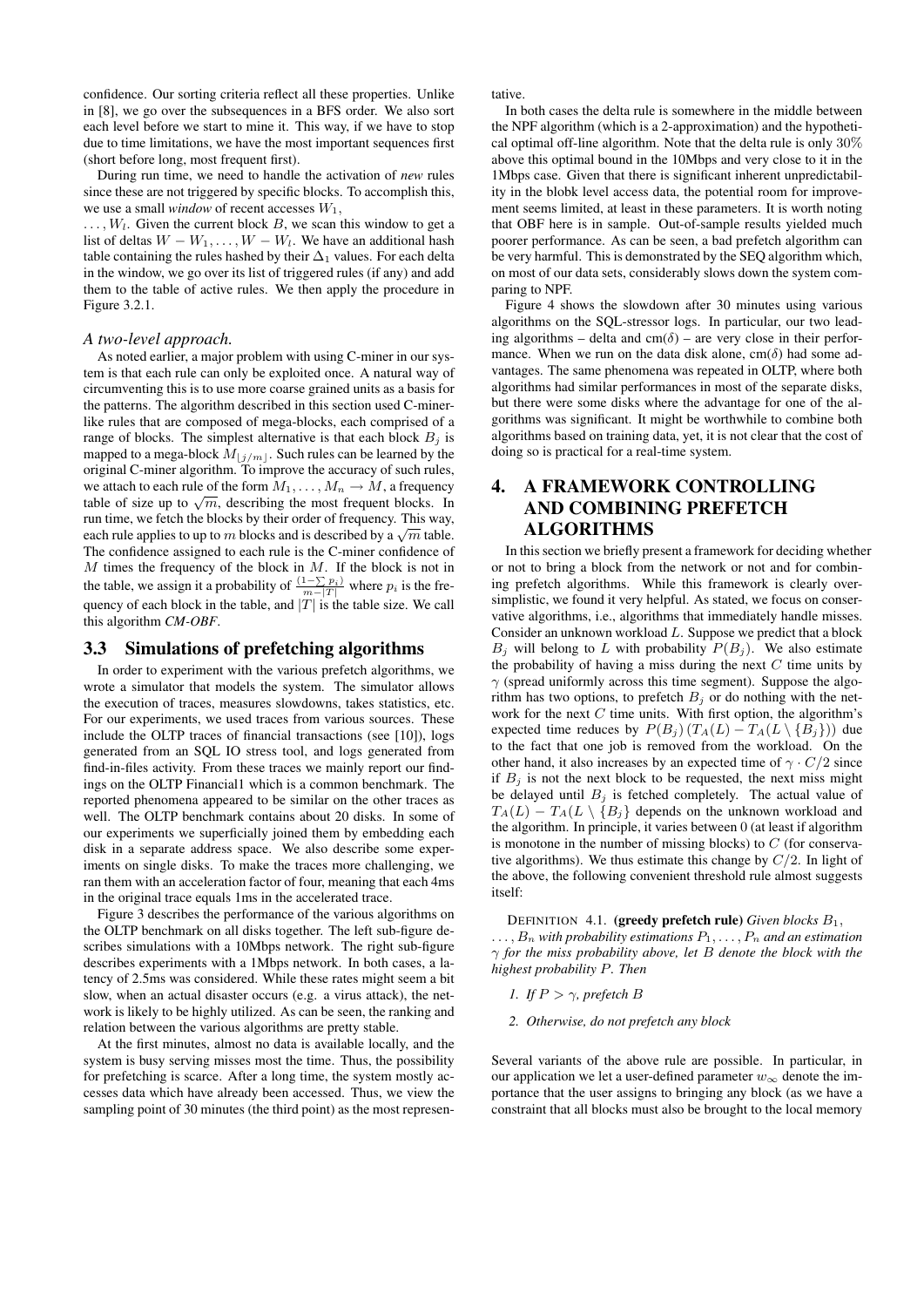at some time). Repeating the cost-benefit analysis above, we bring B if and only if:

$$
P \ge \frac{\gamma - w_\infty}{1 - w_\infty}.
$$

In particular,  $w_{\infty}$  serves as a threshold on the *network utility*, i.e. if  $\gamma < w_{\infty}$  we always prefetch B.

It remains to describe how we estimate  $\gamma$  and P. For  $\gamma$  we use the following crude heuristic. We use an exponential moving average to estimate the average time  $\hat{T}$  between two consecutive misses. When t time units have passed from the last miss, estimate  $\gamma$  by  $\frac{C}{2\hat{T}-t}$  and truncate the estimation to [0, 1] if necessary. The estimation of the probability  $p$  that the block will soon be required is learned in train time and is different from algorithm to algorithm. Algorithms for frequent pattern mining have built in confidence measures described in Section 3.2. For delta rules, we use a window of fixed length of 100 accesses to measure the empirical probability of a delta rule. It is worth noting that the correlation between the appearance in 100 and 200 access window size was around 90%. For OBF we used the frequency of a block as a basis for the estimation. Given a window of size  $w$ , and a frequency of f, we get an estimation of  $1-(1-f)^w$ . For SEQ we took a similar uniform estimation. When f is small,  $e^{-f} \approx 1 - f$ ; therefore, in SEQ we use an approximation of  $\frac{w}{b}$  where b is the total number of blocks in the system.

In experiments, despite over-simplicity of the method, the above control algorithm appeared very useful. In particular it brought all prefetch algorithms at least to the level of NPF. The effect of this rule on the performance in two prefetch algorithms can be seen in Table 1. The table presents the slowdown of two algorithms after 30 minutes, with and without the control algorithm. The delta rule, which has a steady high confidence, is hardly affected. On the other hand, the CM-OBF algorithm, whose confidence is much lower, improves significantly as it is hardly allowed to prefetch blocks. Only when the miss rate of the system drops under the given threshold  $w_0$  (set here to 0.1), is the algorithm allowed to bring blocks. The last property is important since the system is eventually required to bring all the blocks from the repository.

|              | Delta | <b>CM-OBF</b> |
|--------------|-------|---------------|
| controlled   | 5.15  | 6.T           |
| uncontrolled |       |               |

Table 1: Effects of prefetch control on the slowdown

# 5. CNF: AN ADAPTIVE ALGORITHM FOR DETERMINING THE AMOUNT OF DATA PER EACH NETWORK ACCESS

Thus far we assumed that each request from the network takes a fixed amount of time and brings a fixed amount of data. This assumption facilitated the understanding of the prefetch problem. Yet, in reality, it might be highly desirable to read several blocks in single requests. Moreover, the network characteristics may change over time and one might like to adjust for it. This section considers the problem determining the number of consecutive blocks that are to be fetched at each access to the repository. It applies to both mount and instant restore processes of the FastBack system.

In many environments, in particular those in which the repository and the backed-up server are geographically remote, the access time to the repository can be approximated by the sum of two

factors. The first is *latency* which stems from the protocol, the network parameters, the seek time of the disks, and so forth. This latency may be stochastic but is independent of the amount of data requested. The second component is the network time, which is roughly linear in the amount of data. We summarize this by the following equation:

$$
T(n) \approx T_1 + c_2 \cdot n
$$

where  $T_1$  denotes the latency,  $c_2$  is the time to bring one unit of data (16K in our case), and n denotes the amount of data. We would like a rigorous method for determining n. When n is too small and the data blocks are continuous, the system may lose a lot of latency. When  $n$  is too large, the system will be damaged if the data blocks are not exploited. The main idea of the CNF algorithm is to equalize both components. We bring the following proposition without a proof.

PROPOSITION 5.1. (CNF Theorem) *Consider a system where*  $T_1$  *and*  $c_2$  *are fixed. Setting*  $n = T_1/c_2$  *is 2-competitive, meaning that, for any workload, the total communication time of the algorithm is never worse than twice the optimal total communication time.*

 $\Box$ 

Intuitively, the cost of each request is never more than doubled. On the other hand, when the latency is high (relatively to  $c_2$ ), the algorithm will bring a lot of data in each single request with a minor degradation of the cost.

We would like to implement this paradigm within our system. There are several challenges involved. The parameters above might vary over time and are not known. In order to estimate them adaptively we used a sliding window and a rolling linear regression. This way, each update operation required only a small number of floating point operations making the computation highly efficient. From time to time, if needed by the regression, we sample either small values of  $n$  or values that are twice the average in our window. In this way, the amortized cost of the sampling is very low. For protection against environments in which the above model is not a good approximation or the above parameters vary too rapidly, we added various protections against poor estimation. Finally, we smooth the actual value of  $n$  recommended by our algorithm. This is important, in particular when multiple IR or mount processes run in parallel and may affect one another<sup>7</sup>.

The dramatic effect of the algorithm on the system is depicted in Figure 5. The figure shows the *actual* FastBack system performing a data scan of a mounted backed-up client directory. The  $x$ -axis denotes the latency (in milliseconds) which is added to the system. The y-axis denotes the total time of the scan. The left sub-figure shows the case of scanning large files. For instance, when 5ms are added to each request, the system is more then twice as fast with the algorithm. The speed-up is almost 4 when the latency is  $10ms$ . Moreover, when CNF is used, the system's performance is hardly affected by the added latency. In the fragmented data case, the algorithm significantly outperformed the system when the latency was zero. The experiments were conducted between two machines connected via a 1Gbps LAN. In addition, on our simulator, simulations of instant restore with 10GBps network and latency of 2ms brought the slowdown of most prefetch algorithms to negligible levels.

It is worth noting that the above algorithm can be extended to non-linear cost models.

<sup>7</sup>We leave further investigation of such parallelism to future research.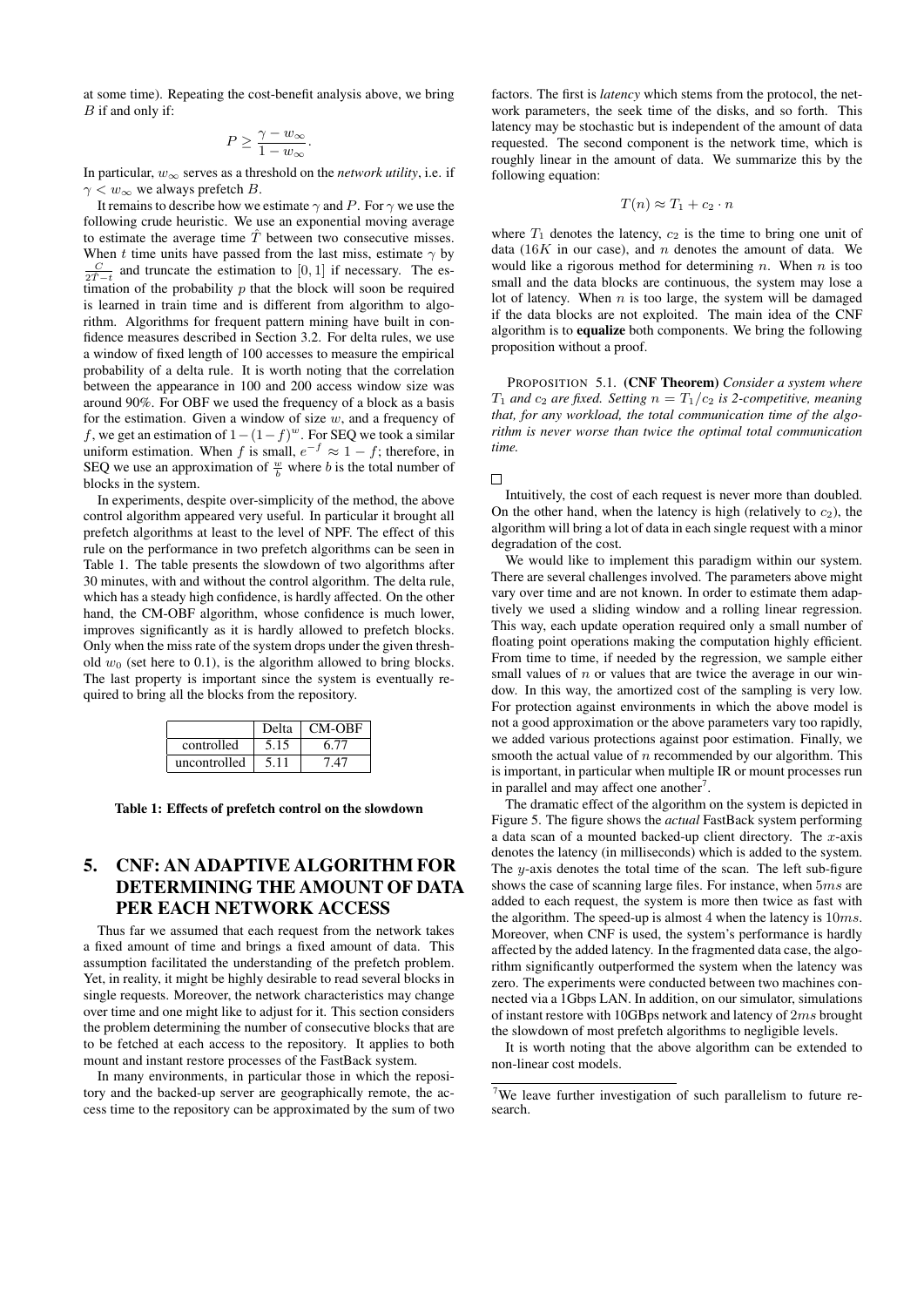# 6. RELATED WORK

In this paper we studied two main topics, prefetching and readahead determination in the novel context of backup and recovery systems. While we are not aware of any similar study, both issues were explored in other contexts.

Data prefetching was studied extensively in databases, compilers, file systems, and many other domains ([2, 3, 7, 13, 11, 15, 12, 4, 5]). In most of these domains, the application can hint to the prefetching algorithm about potential blocks. Our application is block level and as such hints are not possible. Surveying the vast literature on prefetching is beyond the scope of this paper.

The C-miner algorithm, which is highly related to our prefetch techniques, is introduced in [8]. It is part of the growing literature on frequent pattern mining, which is surveyed in [6].

It is well known that may workloads of interest exhibit some locality of reference properties and in particular sequentiality (e.g. [5]). The STEP algorithm ([9]) treats a workload as a mix of parallel activities, some are sequential by nature and some have random access patters. The algorithm aims to discover those that have sequential characteristics to the loss from redundant prefetching of the non-sequential ones. We believe that our  $CM(\Delta)$  algorithm may have common characteristics and it would be interesting to compare both algorithms. One advantage of our delta rules is that they can discover significantly more general rules such as scans in the opposite direction.

The CNF algorithm determines the amount of read ahead according to its estimations of network characteristics. We are not aware of similar algorithms. The Linux kernel has a read-ahead mechanism that intercepts file requests and doubles the read-ahead size per each subsequent request for blocks in the same file (see, e.g. [1]). It seems possible to implement this algorithm using techniques similar to  $CM(\Delta)$  for subsequent block tracking. We do not know how such an algorithm will compare with the CNF but believe that CNF will function significantly better in high latency environments.

### 7. CONCLUSIONS

In this paper we explored the usage of machine learning techniques in order to enhance the performance of automatic backup and recovery systems. We focused on two main directions, prefetching techniques and network scheduling techniques.

On the theoretical front, we showed that the potential improvement of prefetching techniques to our system is bounded and demonstrated that simple delta rules are not too far from obtaining this bound. We complemented this from a practical angle by developing novel variants of frequent data mining algorithms that are highly efficient from run time and space perspectives.

From the perspective of exploiting the network, we developed a novel algorithm that combines intuition from approximation algorithms with machine learning techniques. In tests on a production system, we demonstrated the dramatic impact of the algorithm on environments characterized by high latency.

We believe that much of the above work could be applicable elsewhere. The bound of the effect of prefetching on our system stems from the fact that each block is brought only once from the repository. Typically, systems have limited cache memory and this bound does not hold. Our frequent mining algorithms are therefore likely to have more impact on such environments. The CNF algorithm may be applicable in any domain exhibiting some locality of information and whose access time is approximately an affine function of latency and bandwidth. Particular domains of interest include caching, data migration, cloud provisioning, virtual image

management, and more.

Acknowledgment We thank Daniel Yellin and Chani Sacharen for their insightful comments.

# 8. REFERENCES

- [1] WU Fengguang, XI Hongsheng, and XU Chenfeng. On the design of a new linux readahead framework. *SIGOPS Oper. Syst. Rev.*, 42(5):75–84, 2008.
- [2] Carsten Gerlhof, , Carsten A. Gerlhof, and Alfons Kemper. A multi-threaded architecture for prefetching in object bases. In *In Proc. of the Int. Conf. on Extending Database Technology*, pages 351–364. Springer-Verlag, 1994.
- [3] Carsten A. Gerlhof and Alfons Kemper. Prefetch support relations in object bases. In *In Proc. of the Sixth Int. Workshop on Persistent Object Systems*, pages 115–126. Springer and British Computer Society, 1994.
- [4] Binny S. Gill, Luis Angel, and D. Bathen. Amp: Adaptive multi-stream prefetching in a shared cache. In *In Proceedings of the Fifth USENIX Symposium on File and Storage Technologies (FAST 07*, pages 185–198, 2007.
- [5] Binny S. Gill and Dharmendra S. Modha. Sarc: Sequential prefetching in adaptive replacement cache. In *In Proceedings of USENIX 2005 Annual Technical Conference*, page 293ï£;308, 2005.
- [6] D. Xin J. Han, H. Cheng and X. Yan. Frequent pattern mining: Current status and future directions. In *Data Mining and Knowledge Discovery, 10th Anniversary Issue*, pages 55–86, 2007.
- [7] Hui Lei and Dan Duchamp. An analytical approach to file prefetching. In *In Proceedings of the USENIX 1997 Annual Technical Conference*, pages 275–288, 1997.
- [8] Zhenmin Li, Zhifeng Chen, Sudarshan M. Srinivasan, and Yuanyuan Zhou. C-miner: Mining block correlations in storage systems. In *In Proceedings of the 3rd USENIX Symposium on File and Storage Technologies (FAST 04*, pages 173–186, 2004.
- [9] Shuang Liang, Song Jiang, and Xiaodong Zhang. Step: Sequentiality and thrashing detection based prefetching to improve performance of networked storage servers. In *ICDCS '07: Proceedings of the 27th International Conference on Distributed Computing Systems*, page 64, Washington, DC, USA, 2007. IEEE Computer Society.
- [10] OLTP traces. Available via http://traces.cs.umass.edu/index.php/Storage/Storage.
- [11] Mark Palmer. Fido: A cache that learns to fetch. In *In Proceedings of the 17th International Conference on Very Large Data Bases*, pages 255–264, 1991.
- [12] R. Hugo Patterson, Garth A. Gibson, Eka Ginting, Daniel Stodolsky, and Jim Zelenka. Informed prefetching and caching. In *In Proceedings of the Fifteenth ACM Symposium on Operating Systems Principles*, pages 79–95. ACM Press, 1995.
- [13] Carl Tait, Hui Lei, and Swamp Acharya. Intelligent file hoarding for mobile computers, 1995.
- [14] A. Inkeri Verkamo. Empirical results on locality in database referencing. *SIGMETRICS Perform. Eval. Rev.*, 13(2):49–58, 1985.
- [15] H. Wedekind and George Zoerntlein. Prefetching in realtime database applications. *SIGMOD Rec.*, 15(2):215–226, 1986.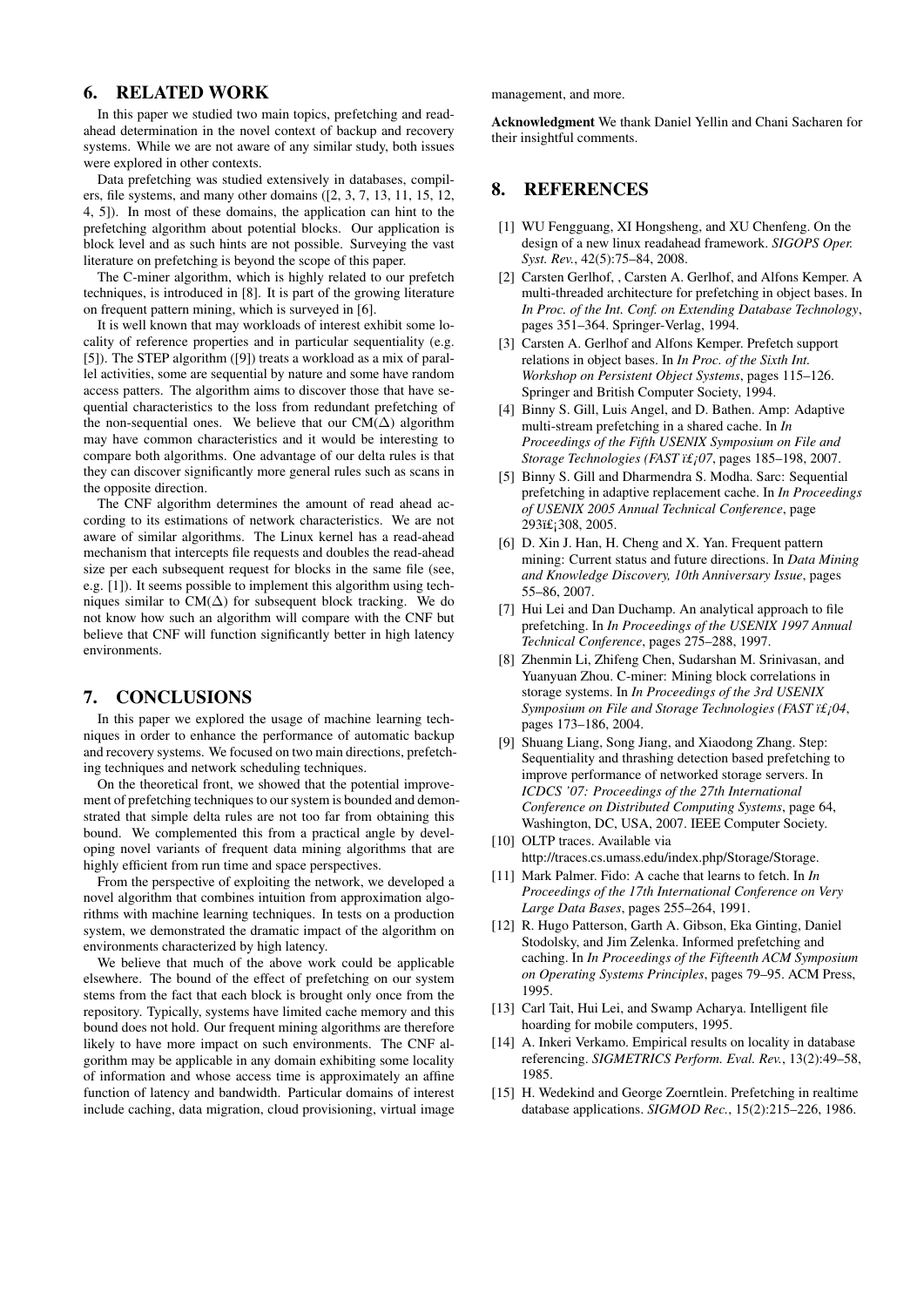# APPENDIX

# A. FINDING FREQUENT DELTA SEQUENCES DURING TRAINING

During training we first find the most frequent single delta values using a sliding window approach. This can be done in a single pass on the data. We then sort the singletons according their importance (see figure) and apply the procedure in Figure A to each one. We stop when either a time limit has passed, we have too many sequences, or the algorithm finishes scanning all the sequences it was supposed to scan. Since the algorithm runs in a BFS order, the more important sequences will be scanned first. The mining procedure is based on a [8] modified to accommodate the fact that we look for frequent delta sequences and not specific blocks. Let us briefly describe the procedure. For each frequent delta sequence  $\Delta_1, \ldots, \Delta_n$ we hold a collection of instances. When we mine it, we go over all its instances. for each instance, and a block  $B_j$  which is not too distant from the end of the instance, we check whether  $B_i$  and the last block at the instance compose a frequent delta value ∆. If yes, we increment the counter of  $\Delta_1, \ldots, \Delta_n, \Delta$  by one. After all the instances are scanned, we take all these super-sequences which occurred enough times and enter them into the queue of sequences to be mined.

Algorithm 2 Mining a sequence  $S$  of deltas for frequent subsequences

**Input**  $S$ , the sequence to be mined. The stream of blocks; The set  $F$  of frequent delta values and their instances; window size  $\overline{u}$ 

**Output** The frequent sub-sequences of  $S$  which have length  $|S| + 1$ 

{Compute candidates for sub-sequences}

initiate a hash table  $C$  of candidate subsequences

initiate a hash table H in which i,  $\Delta$  is one iff instance i can be extended by ∆

initiate a hash table  $U$  for the unique sup

for all instances of  $S$  do

Let i be the index of the last block in the instance,  $B_i$  be the block

for all blocks b in accesses  $(i + 1, \ldots, i + w)$  do  $\Delta \leftarrow b - B_i$ 

if  $(S, \Delta, i) \notin H$  then if  $(S, \Delta) \in C$  then  $C[S, \Delta] \leftarrow C[S, \Delta] + 1$ else  $C[S, \Delta] \leftarrow 1$ end if add b to the unique sup table U of  $S$ ,  $\Delta$ else let  $j$  denote the access index in the stream  $H[S, \Delta, i] \leftarrow j$ end if end for end for {Choose which candidate passed the criteria above}  $Q \leftarrow \{\}$ for all  $(S, \Delta) \in C$  do if  $C[S, \Delta], U[S, \Delta]$  are greater than the required minimums then add  $[S, \Delta]$  to  $Q$ construct its suffix list from H end if

end for

Sort Q according to  $p^2 \cdot \sqrt{|Sup| \cdot |usup|/len}$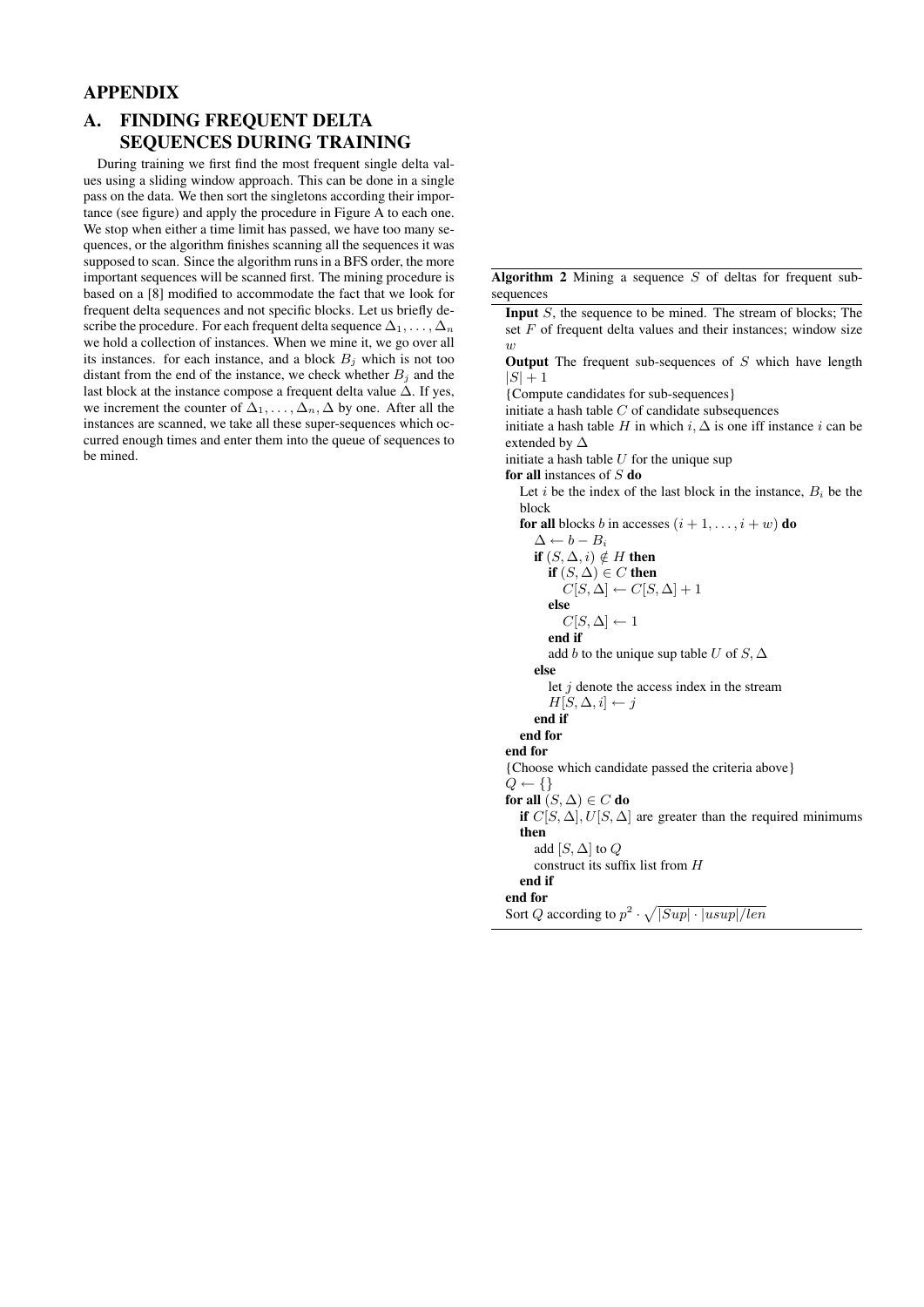

Figure 2: Executing a workload



Figure 3: OLTP basic prefetch algorithms. (a) 10Mbps network (b) 1Mbps network